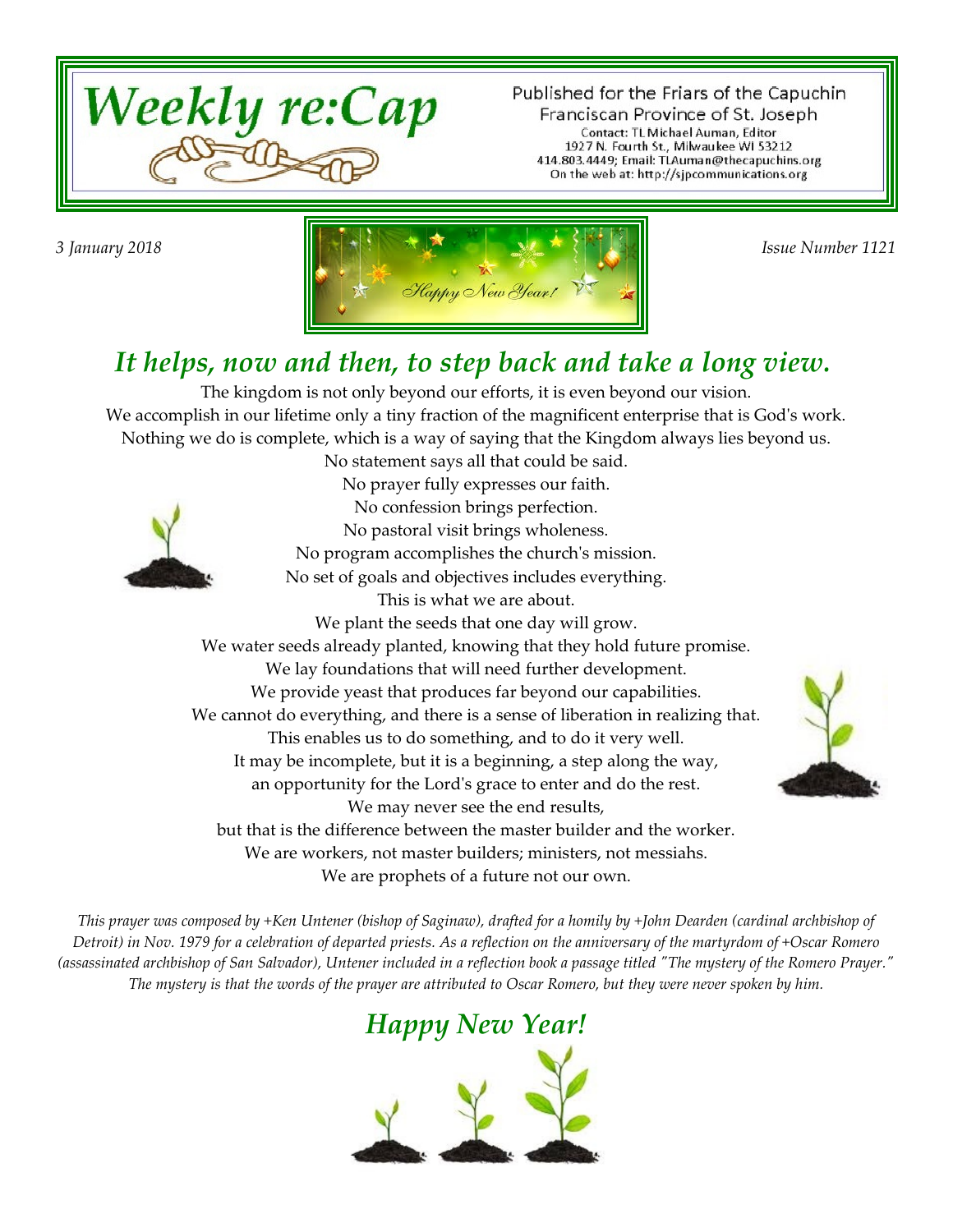

## *World Day of Peace: 1 January 2018*

In his 2018 *World Day of Peace Message,* Pope Francis addresses those who are on difficult journeys, those who are looking desperately for somewhere they can experience security and live in dignity. The pope focuses on the more than 250 million migrants and refugees who are trying to escape from conflict, violence, discrimination, poverty and hunger, and from the effects of climate change.

The pope's message begins with a call to hope, one that encourages us to practice "hope," so that we can become empowered to work out the challenging problems of our time. You and I are called to respect this hope, and to answer the pope's call by committing ourselves to practice hope and be guided by the wisdom the pope offers us.

The pope offers a perspective on the ongoing global migration, and asks that we address migration *not as a threat, but as a responsibility to offer new ways of peace,* and he challenges us to journey with these "children of God:"

*"When we turn [the contemplative] gaze to migrants and refugees, we discover that they do not arrive empty-handed. They bring their courage, skills, energy and aspirations, as well as the treasures of their own cultures; and in this way, they enrich the lives of the nations that receive them. We also come to see the creativity, tenacity and spirit of sacrifice of the countless individuals, families and communities around the world who open their doors and hearts to migrants and refugees, even where resources are scarce."*

The pope proposes that providing refugees, migrants and victims of human trafficking an opportunity "to find the peace they seek" requires of us to welcome, protect, promote and integrate. He reminds us they these actions are rooted in our Catholic tradition:

*"Welcoming" calls for expanding legal pathways for entry and no longer pushing migrants and displaced people towards countries where they face persecution and violence. It also demands balancing our concerns about national security with concern for fundamental human rights. Scripture reminds us: 'Do not forget to show hospitality to strangers, for by so doing some people have shown hospitality to angels without knowing it.'"* (Hebrews 13:2).

As we begin 2018, the pope is asking us to consider a spirituality of solidarity, to experience the peace of the goodness of God, and to practice the peace, hope and compassion that will motivate us to act with joy, knowing that we are blessed by this call.

## *Capuchin bishops to be installed*





*Paul Schmitz David Zywiec*

Paul Schmitz and David Zywiec are both currently ministering as bishops in Nicaragua. Two new dioceses have been created: David will be installed as bishop of Siuna on 13 January; Paul will be installed as bishop of Bluefields on 20 January.

*Weekly re:Cap* offers prayerful good wishes to our brothers as they continue their episcopal ministries to the people of Nicaragua.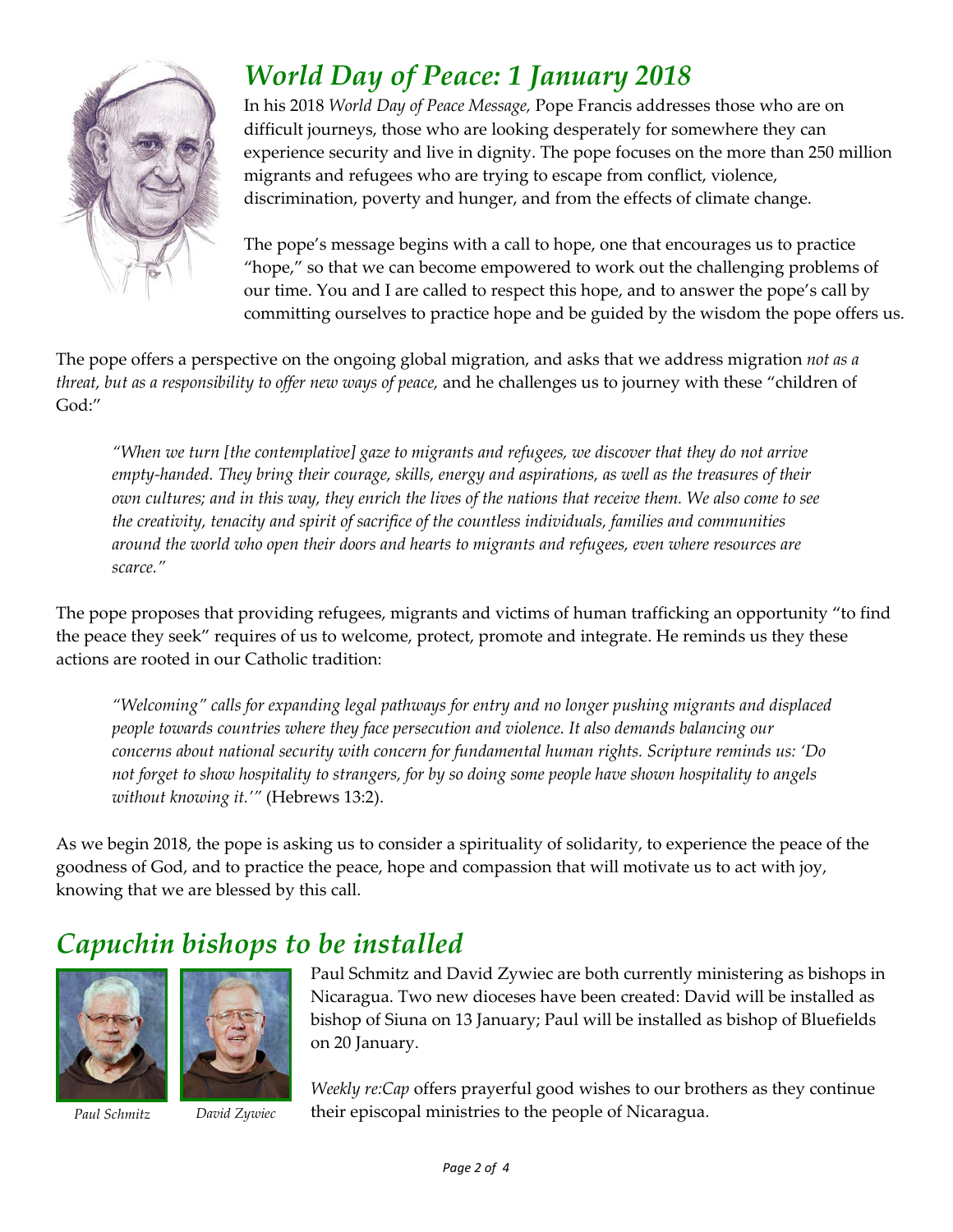

### *Friar ordained*

On 16 December, Vito Martinez was ordained to the diaconate at St. Clare de Montefalco Church in Chicago. The ordaining prelate was our brother, Paul Schmitz. The parish is staffed by Capuchin friars of the San José Community. Vito is pictured at left with his mother, Guadalupe.

*Prayerful best wishes to Vito as he begins this new ministry!*

# *Gerarda Tobin affiliated*

A liturgical celebration was held at St. Bonaventure Monastery on 28 December to affiliate Gerarda Tobin. Her brother, Joseph Tobin (cardinal archbishop of Newark) presided at the ceremony. Gerarda is the spouse of Brian Anthony Joseph, also an affiliate of the province.



*Gerarda Tobin*



*Bryan Massingale*

*Bryan Massingale, professor of theology at Fordham University and priest of the Archdiocese of Milwaukee, was interviewed recently by Bill McCormick of the Ignation Solidarity Network. The following are excerpts from that interview.*

I have recently begun thinking about racism as a soul sickness. We can talk about racism as a political issue, as a sociological phenomenon, but for me, as a faith-based scholar and activist, I understand racism as a soul sickness. It's that profound warping of the human spirit that enables us to create communities that favor one racial group, white people, over darker skinned people. By creating an inner spirit that's indifferent. So even if white people

aren't' deliberately racist, they're not using the "N" word, they're not actively discriminating. We become complacent or indifferent to what's going on in our society. We don't know, and we don't want to know. And that's a shriveling of the human spirit. So if racism at its core is a soul sickness, then we need to provide a remedy that can reach the inner reaches of the human spirit.

[Racism] tries to form an identity. And I think racism in America forms us into false identities. So it's not a matter of things that we do that are wrong; we're formed in a way of looking at the world, which in some cases keeps us from seeing the injustice that's there. And so we need not just change policies, but we change policies without changing a malformed identity, that malformed identity's going to find new ways of expression and that's where spiritual concepts like the Magis can be very helpful. Not in terms of dictating public policy, but in terms of forming, correcting our malformed identities so we can be open, then, to the more creative public policies that need to be in place.

The narrative we can get trapped in is to think, "it can never change." Or it's going to be hopeless, or there's no way out. And I don't believe that. I believe that every generation has its own challenges, and so, our hope is to pass the baton on and have you guys do it. I'm not on social media at all. But you're using it, you're creating this platform by which the message of Gospel can reach other people in different ways. And that gives me a great deal of hope.